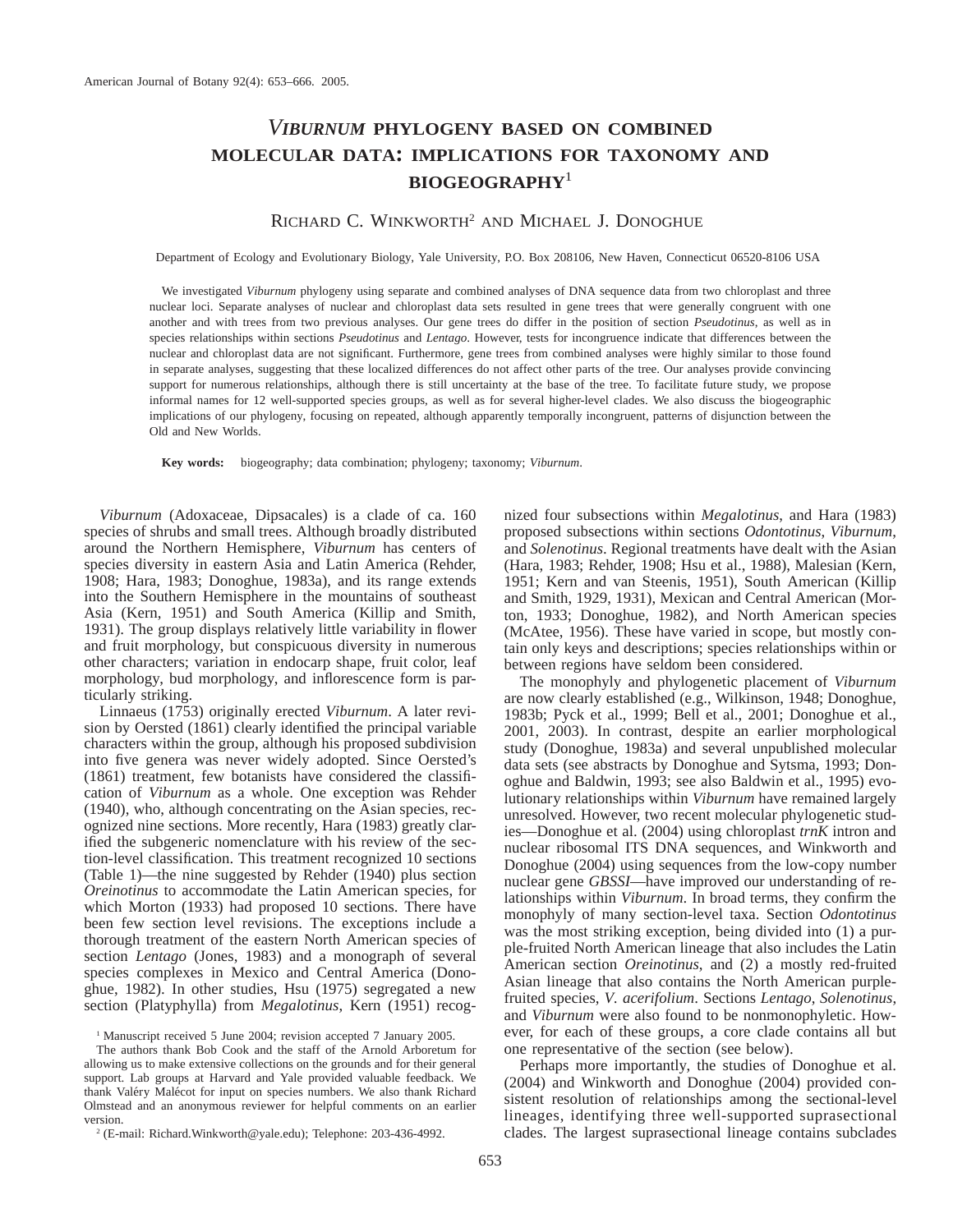TABLE 1. Traditionally recognized sections of *Viburnum* (e.g., Hara, 1983).

| Section                   | Approximate number<br>of species | Generalized geographic range                                                                   |
|---------------------------|----------------------------------|------------------------------------------------------------------------------------------------|
| Lentago                   |                                  | Eastern North America, except V. elatum in Mexico                                              |
| <b>Megalotinus</b>        | 18                               | Southeast Asia, extending west to India and south to Indonesia                                 |
| <i>Odontotinus</i>        | 37                               | Temperate Asia and Eastern North America, except <i>V. orientale</i> in the Caucasus Mountains |
| Opulus                    |                                  | Circumboreal                                                                                   |
| <i><b>Oreinotinus</b></i> | 38                               | Mexico, Caribbean, Central and South America                                                   |
| Pseudotinus               | 4                                | Asia, except V. lantanoides in Eastern North America                                           |
| <i>Solenotinus</i>        | 26                               | Asia, extending west to India and south to Indonesia                                           |
| <b>Tinus</b>              |                                  | Asia, except <i>V. tinus</i> in Europe                                                         |
| <b>Tomentosa</b>          |                                  | China, Japan                                                                                   |
| Viburnum                  | 14                               | Asia, except <i>V. lantana</i> in Europe                                                       |

corresponding to (1) section *Opulus*, (2) section *Tinus*, (3) the New World *Odontotinus* plus *Oreinotinus*, and (4) the Old World *Odontotinus*–*acerifolium* lineage plus *V. cylindricum* of section *Megalotinus*. Each of the two remaining suprasectional lineages consists of a well-supported pair of section level clades. In one of these, *V. plicatum* (section *Tomentosa*) is sister to the core of section *Solenotinus*; in both studies this grouping is weakly associated with *V. urceolatum* (traditionally of section *Viburnum*). The third suprasectional lineage contains the core species groups of sections *Lentago* and *Viburnum*. This lineage also includes *V. nudum* (traditionally of section *Lentago*), although its exact relationship to these section-level clades remains unclear.

The most striking difference between the gene trees inferred by Donoghue et al. (2004) and those of Winkworth and Donoghue (2004) relates to the duplication of the *GBSSI* paralogs in several *Viburnum* lineages. Specifically, *V. erubescens*, *V. odoratissimum*, and *V sieboldii* of section *Solenotinus* and the *Oreinotinus*–*dentatum* clade were represented twice on *GBSSI* gene trees. These lineage-specific duplications of the *GBSSI* loci are consistent with karyological evidence for polyploidy in these groups (Winkworth and Donoghue, 2004). Although in these two lineages the placement of *GBSSI* homoeologues tends to favor an allopolyploid origin, such inferences are complicated by (1) loss or failure to identify homoeologues in certain taxa and (2) placement of related diploid species. As noted by Winkworth and Donoghue (2004), data from additional nuclear loci are needed to confirm inferences about the origins of polyploidy in *Viburnum*.

In addition to differences in locus copy number, there were several localized regions of uncertainty or conflict between gene trees recovered in the two studies. In most cases, the alternative arrangements seem to reflect limited phylogenetic signal rather than differences in evolutionary history. However, one possible exception involves relationships within the core of section *Lentago*. Here, differences between the relationships suggested by nuclear and chloroplast markers are consistent with an earlier hypothesis suggesting homoploid hybrid speciation (Donoghue et al., 2004). Perhaps the most critical outstanding issue involves relationships at the base of *Viburnum*. Although the analyses of Donoghue et al. (2004) and Winkworth and Donoghue (2004) have resolved many major clades, relationships near the base remain uncertain. Specifically, (1) the placement of section *Pseudotinus*, (2) relationships among the suprasectional lineages, *V. urceolatum*, and *V. clemensiae*, and (3) the position of the root all remain unresolved.

In the present study, we further investigate phylogenetic re-

lationships within *Viburnum* by combining the data sets of Donoghue et al. (2004) and Winkworth and Donoghue (2004) with sequences from an additional chloroplast marker, the *psbA-trnH* intergenic spacer (IGS). For our analyses, we formed new data partitions. Specifically, a chloroplast data set that included *trnK* intron sequences from Donoghue et al. (2004) and our *psbA-trnH* IGS sequences, and a nuclear partition that consisted of nrITS (Donoghue et al., 2004) and *GBSSI* (Winkworth and Donoghue, 2004) sequences. We used gene trees from analyses of chloroplast, nuclear, and combined data sets to test phylogenetic hypotheses suggested by earlier studies, to investigate differences between the data sets, and to clarify relationships left unresolved in previous analyses. The results provide a firm basis for reclassification of *Viburnum* and for a preliminary biogeographic analysis.

### MATERIALS AND METHODS

*Taxon sampling*—For this study, we included the same set of taxa (i.e., 41 *Viburnum* species plus an outgroup, *Sambucus canadensis*) that were used by Winkworth and Donoghue (2004). This sample includes approximately one quarter of all *Viburnum* species, but more importantly it includes representatives of all traditionally recognized sections and major species complexes. Although we broadly covered *Viburnum* diversity, our sampling within certain clades was limited. In particular, section *Megalotinus* was represented by just one of the 18 recognized species.

*Molecular methods*—In general, molecular methods (i.e., genomic DNA isolation, PCR amplification, fragment purification, and sequencing) followed the protocols described by Winkworth and Donoghue (2004). For PCR, we used the oligonucleotide primers psbAF and trnHR (Sang et al., 1997) and a thermocycling profile that incorporated a 53°C annealing temperature and a 1-min extension time. For some accessions, direct sequencing of PCR fragments consistently failed due to the presence of long adenosine or thymine strings. In such cases, amplification products were cloned, screened, and sequenced as described by Winkworth and Donoghue (2004). Voucher information for the accessions used in this study is as reported in Winkworth and Donoghue (2004); accession details and GenBank numbers for our *psbA-trnH* IGS sequences are available in the Appendix (see Supplemental Data accompanying the online version of this article).

*Sequence alignments and data matrices*—Preliminary multiple sequence alignments for the *psbA-trnH* IGS DNA sequences were performed using ClustalX (Thompson et al., 1994), followed by visual inspection. Prior to phylogenetic analyses, all ambiguous positions were excluded from the data matrix. Furthermore, to remain consistent with the data matrices of Donoghue et al. (2004) and Winkworth and Donoghue (2004), we excluded all gapped positions from our *psbA-trnH* IGS data set. We discuss the compatibility of several parsimony informative gaps with the topology based on nucleotide substitutions in the combined chloroplast data set.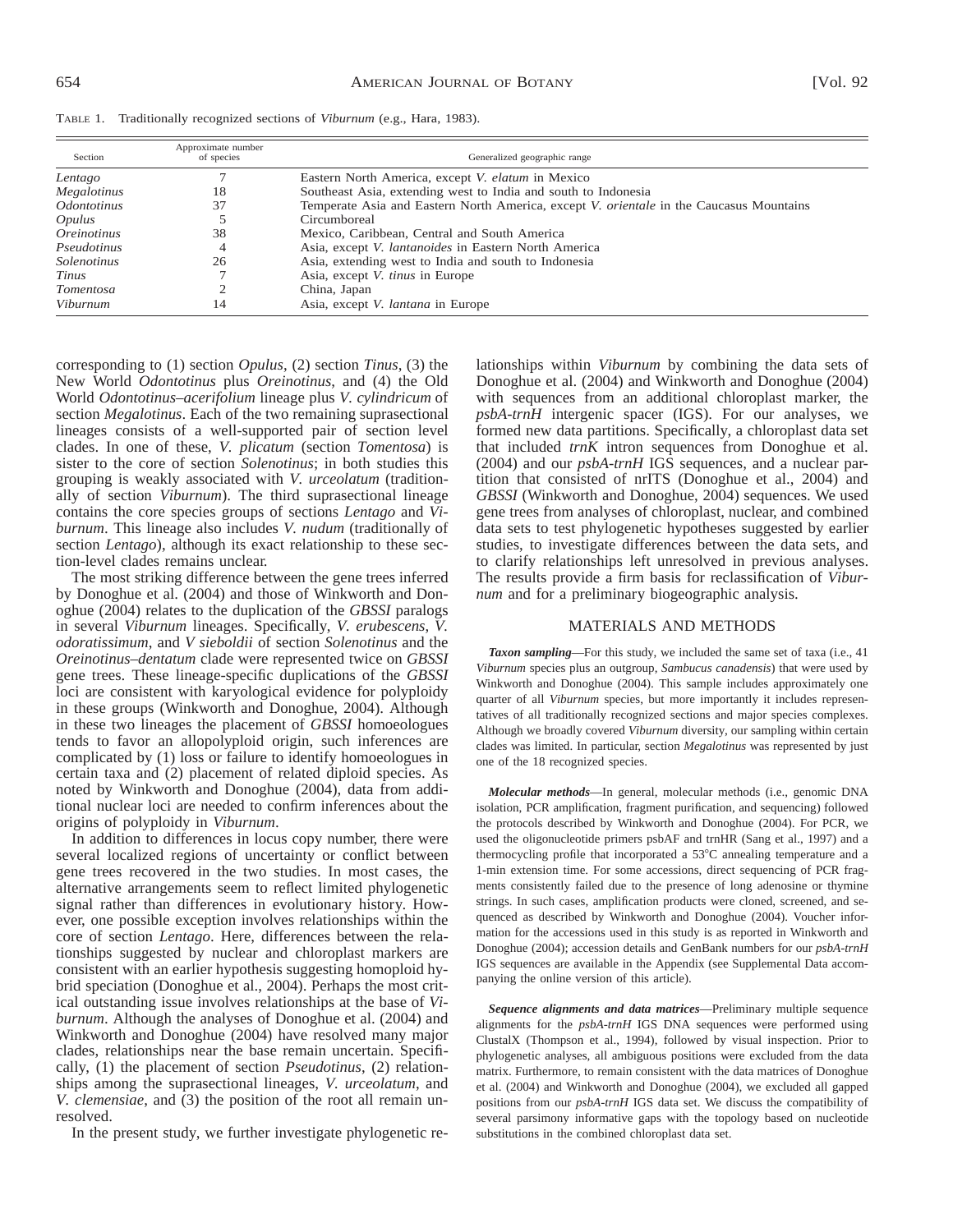For phylogenetic analyses, we prepared three data matrices, each containing the same taxa as used by Winkworth and Donoghue (2004). A chloroplast data set was compiled by combining the *trnK* intron matrix from Donoghue et al. (2004) and our new *psbA-trnH* IGS sequences. All taxa were represented by both loci in this matrix. A nuclear data set was prepared by combining the nrITS data matrix (Donoghue et al., 2004) with the *GBSSI* matrices from Winkworth and Donoghue (2004). In most species of *Viburnum*, *GBSSI* is present as two paralogues; Winkworth and Donoghue (2004) characterized the region between exons 8 and 12 for both of these loci. In addition to these main copies, a pair of homoeologues were identified from several species. We considered several methods for combining the *GBSSI* matrices with the nrITS data set, in which each species is represented by a single sequence (e.g., uninode coding, Simmons et al., 2000). However, to account for the *GBSSI* homoeologues in our combined data set, either nrITS or *GBSSI* sequences would need to be duplicated, thereby increasing the influence of that partition on the resulting gene tree. We opted instead to include in the nuclear matrix those *GBSSI* homoeologues that were topologically congruent with the nrITS phylogeny of Donoghue et al. (2004). Specifically, we used the Winkworth and Donoghue (2004) *B* homoeologues from the *Oreinotinus*–*dentatum* clade and the *D* homoeologues from *V. erubescens*, *V. odoratissimum*, and *V. sieboldii*. Winkworth and Donoghue (2004) did not recover *GBSSI* sequences for several taxa—*WAXY1* sequences are missing for *V. odoratissimum*, as are *WAXY2* sequences for *V. dentatum*, *V. edule*, section *Tinus*, and *Sambucus canadensis*. These sequences are represented as missing data in our nuclear matrix. We prepared a combined data set by concatenating our chloroplast and nuclear matrices.

*ILD and Templeton tests*—We tested for incongruence between data partitions within the chloroplast and nuclear data matrices using the incongruence length difference (ILD) test as implemented in PAUP\* 4.0b10 (Swofford, 2002). For the chloroplast matrix, this required a single pairwise comparison; for the nuclear data set, we made all pairwise tests and a simultaneous comparison of all three markers.

We also tested for incongruence between the chloroplast and nuclear matrices. Based on previous studies and our preliminary analyses, we identified several potential sources of conflict between these two data sets—specifically, relationships within sections *Lentago* and *Pseudotinus* and the placement of *Pseudotinus*. To test these differences, we conducted a series of ILD tests to compare levels of incongruence in the complete data set with those in matrices containing different subsets of taxa from sections *Lentago* and *Pseudotinus*. We used this approach to evaluate the relative contribution of the different areas of conflict to the overall level of incongruence. We also examined differences between the chloroplast and nuclear data using the significantly less parsimonious test (SLP test; Templeton, 1983). In these tests, we used the 70% majority rule consensus of MP trees as our ''test tree'' and constructed a ''rival tree'' by constraining the node of interest to reflect the topology suggested by the other data set ("test" and "rival" are used as in Mason-Gamer and Kellogg, 1996). For example, the rival topology for evaluating the placement of section *Pseudotinus* suggested by the chloroplast data was identical to the test tree except that *Pseudotinus* was placed sister to the *Solenotinus*–*Tomentosa* clade. Tests were performed as implemented in PAUP\* 4.0b10.

*Phylogenetic analyses*—We inferred phylogenetic relationships using both the maximum parsimony (MP) and maximum likelihood (ML) optimality criteria as implemented in PAUP\* 4.0b10. MP analyses used heuristic search methods, tree-bisection-reconnection (TBR) branch swapping, zero-length branches collapsed, and all characters equally weighted. Analyses were repeated 100 times with RANDOM ADDITION. Parsimony bootstrap analyses were performed with 1000 replicates and nearest neighbor interchange (NNI) branch swapping. For ML analyses, the best-fitting evolutionary model was found using a hierarchical series of likelihood ratio tests as implemented in PORN\* (Bell, 2001). Subsequent heuristic searches used the best-fit model (model parameters were simultaneously estimated using ML), TBR branch swapping, and collapsed zero-length branches. Analyses were repeated 100 times with RANDOM ADDITION. ML bootstrap analyses used 1000 repli-

cates with NNI branch swapping; parameters values were estimated from the optimal ML tree. Our trees and data matrices are available in TreeBASE (study accession number S1153, matrix accession numbers M1980–1982).

*Biogeographic reconstructions*—We investigated biogeographic disjunctions between the Old World and the New World using dispersal-vicariance analysis (Ronquist, 1997) as implemented in the program DIVA version 1.1 (Ronquist, 1996). This method reconstructs historical biogeography by minimizing the number of vicariance, dispersal, and extinction events required to explain specific distribution patterns. For this analysis, we used the maximum likelihood topology from our analysis of the full combined data set, with one modification. Molecular analyses do not strongly support the placement of the eastern North American species *V. nudum*; based on morphological evidence (Donoghue, 1983a; Jones, 1983), we resolved this taxon as sister to the remainder of section *Lentago*. We used the default cost matrix, which assigns a cost of 1 to dispersal and extinction events, and 0 to vicariance.

### RESULTS

*Aligned psbA-trnH IGS DNA sequences*—We were unable to directly sequence the *psbA-trnH* IGS for three *Viburnum* species, specifically, *V. clemensiae*, *V. furcatum*, and *V. sargentii*. For these, we cloned PCR fragments, obtaining DNA sequences from four or five clones. Preliminary analyses indicated that clones from a given accession formed a clade in the *Viburnum* phylogeny. Therefore, we selected a single representative of each species for inclusion in the final matrix.

Our *psbA-trnH* IGS DNA sequences for 41 *Viburnum* accessions and *Sambucus canadensis* ranged in length from 410 to 444 nucleotides, resulting in an aligned data matrix of 525 nucleotides positions. Although this alignment contained several gaps, the high degree of nucleotide similarity resulted in a matrix with little alignment ambiguity. There were only two regions where alignment proved problematic. In one case, this was due to several overlapping gaps (i.e., alignment positions 351–377), in the other it resulted from the variable length of a string of adenosine residues (i.e., alignment positions 455– 461). Following exclusion of all gapped and ambiguous sites, the final data set contained 330 nucleotide positions; this included 62 varied positions, of which 24 were parsimony informative.

*Combined analyses of chloroplast sequences*—The chloroplast data matrix contained a total of 1461 nucleotides positions; 1131 from the *trnK* intron and 330 from the *psbAtrnH* IGS. This included 178 varied positions, of which 68 were parsimony informative. The ILD test indicated no significant conflict between these two partitions ( $P = 0.681$ ). A MP analysis of the combined chloroplast data set recovered 10 optimal trees, each 222 steps long with a consistency index (CI) of 0.892 (without autapomorphies,  $CI = 0.774$ ) and a retention index (RI) of 0.930. These trees differed only in (1) the monophyly and inferred relationships of section *Tinus*, and (2) the placement of *V. odoratissimum* relative to the remaining core species of section *Solenotinus*. The ML search used a GTR  $+$  G substitution model and resulted in a single topology  $(-\ln L = 3468.22102$ ; Fig. 1) that was highly similar to those recovered using parsimony. Bootstrapping indicated moderate (i.e., greater than 65%) to strong (i.e., greater than 80%) support for many of the major clades.

As described by Donoghue et al. (2004), the alignment of *trnK* intron sequences contained a single gap that was parsimony informative with respect to ingroup relationships—this deletion, which marks the *Pseudotinus* clade, is also consistent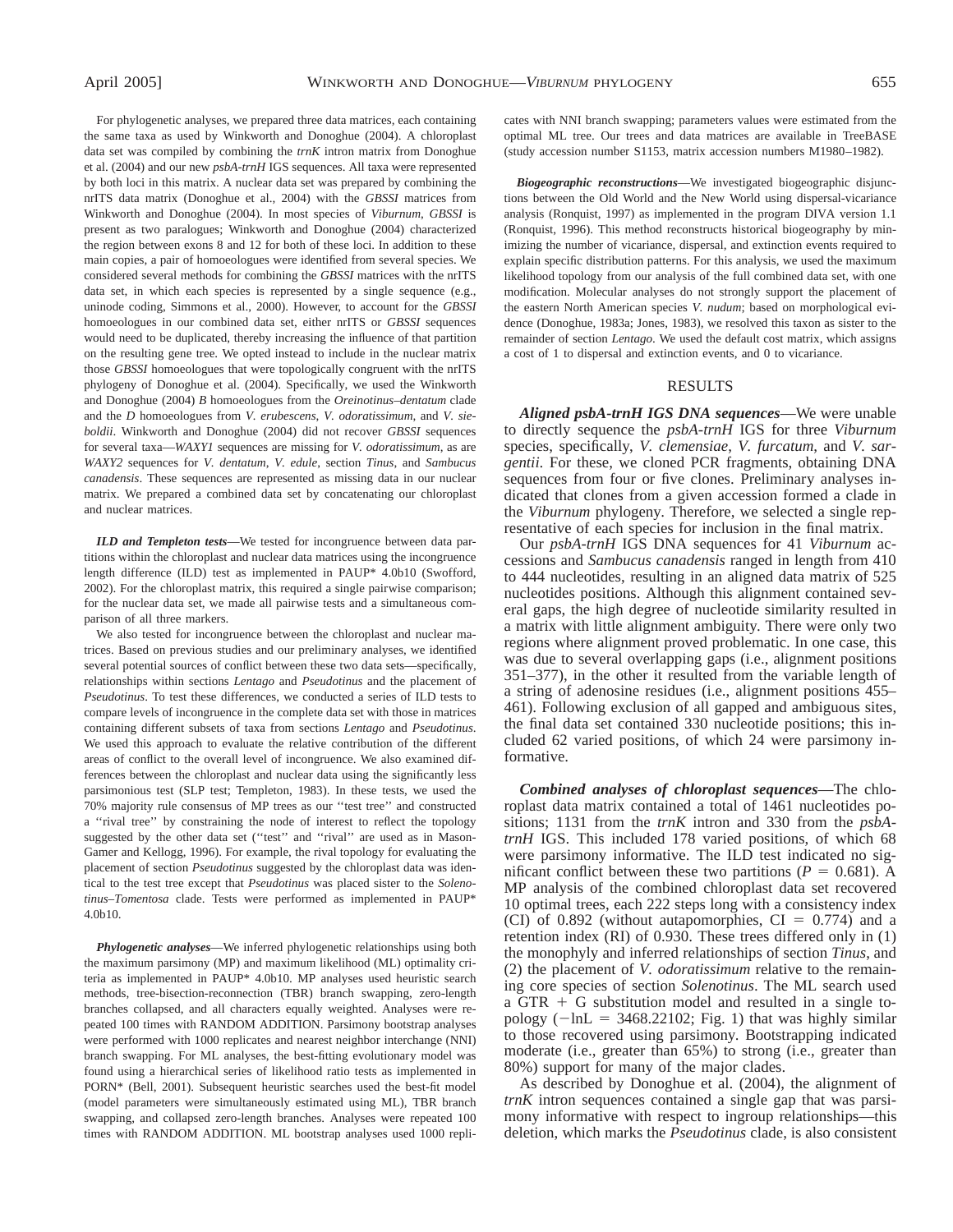

Fig. 1. Single optimal maximum likelihood tree obtained from the analysis of combined *trnK* intron and *psbA-trnH* IGS sequences for *Viburnum*, showing bootstrap values over 50% (1000 replicates). Names of traditionally recognized sections are noted at the right.

with our combined chloroplast analyses based on nucleotide substitutions. As noted earlier, the alignment of *psbA-trnH* IGS sequences contained several gaps. Unique and unambiguous indels support the core species group of section *Solenotinus* (two insertions and a deletion) and the *Oreinotinus*–*dentatum* clade (one insertion).

*Combined analyses of nuclear sequences*—The nuclear matrix contained 2148 nucleotide positions; 556 from nrITS, 807 from *WAXY1,* and 785 from *WAXY2.* In this matrix, 141 positions were varied, of which 69 were parsimony informative. ILD tests of the nuclear data matrix included only those taxa that were represented in all three data sets. In all pairwise comparisons and in a test that included all three markers, no

significant conflict was detected—*P* values ranged from 0.763 for the nrITS/*WAXY2* comparison to 0.067 for the three-marker comparison. All taxa were included for phylogenetic analysis, with absences coded as missing data; missing cells accounted for approximately 6% of the data matrix. The MP search recovered 432 equally parsimonious trees, each 876 steps long with  $CI = 0.731$  (without autapomorphies,  $CI =$ 0.568) and  $RI = 0.812$ . The optimal MP trees differed in (1) the placement of *Sambucus canadensis* (and hence the root) and *V. nudum*, and (2) species relationships within the core clade of section *Solenotinus*, within the Old World *Odontotinus* clade, and within both the *Oreinotinus*–*dentatum* and *rafinesquianum* species complexes. For the ML search a GTR  $+$  $I + G$  substitution model was used, resulting in a single op-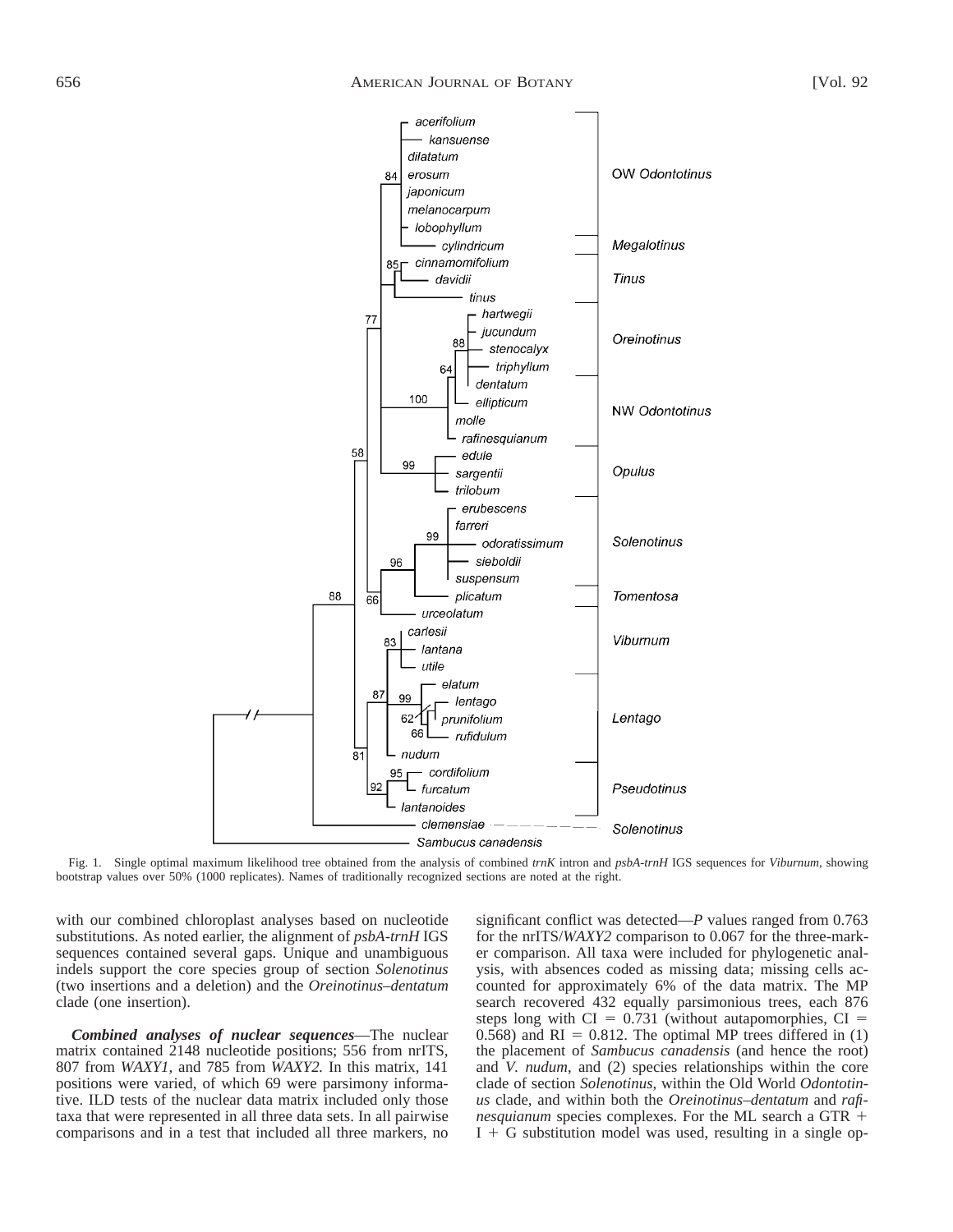

Fig. 2. Single optimal maximum likelihood tree obtained from the analysis of combined nrITS, *WAXY1,* and *WAXY2* sequences for *Viburnum*, showing bootstrap values over 50% (1000 replicates). Names of traditionally recognized sections are noted at the right.

timal topology  $(-\ln L = 8446.05975;$  Fig. 2). This topology was very similar to those found using parsimony, and many of the inferred relationships were well supported by bootstrap analyses.

Winkworth and Donoghue (2004) identified several gaps in the *GBSSI* alignments that were consistent with clades in their gene trees based on nucleotide substitutions. In all but three cases, the indels reported by these authors were also consistent with clades found in our combined analyses of *GBSSI* and nrITS sequences. Two insertions in *WAXY1*—one uniting *V. dilatatum*, *V. erosum*, and *V. melanocarpum*, and one shared by *V. edule* and *V. trilobum*—are incompatible with our nuclear trees; similarly an insertion in *WAXY2* that unites *V. cor-*

*difolium* and *V. furcatum* is inconsistent with our nuclear analyses.

*Tests for incongruence between the chloroplast and nuclear data sets*—Visual inspection of gene trees from our separate analyses of chloroplast and nuclear data suggest several areas of incongruence between these data sets (Figs. 1 and 2). Specifically, the chloroplast and nuclear trees differ with respect to (1) the position of *Pseudotinus*, (2) species relationships within *Pseudotinus*, and (3) species relationships within *Lentago*. We explored these possible conflicts using the ILD and SLP tests.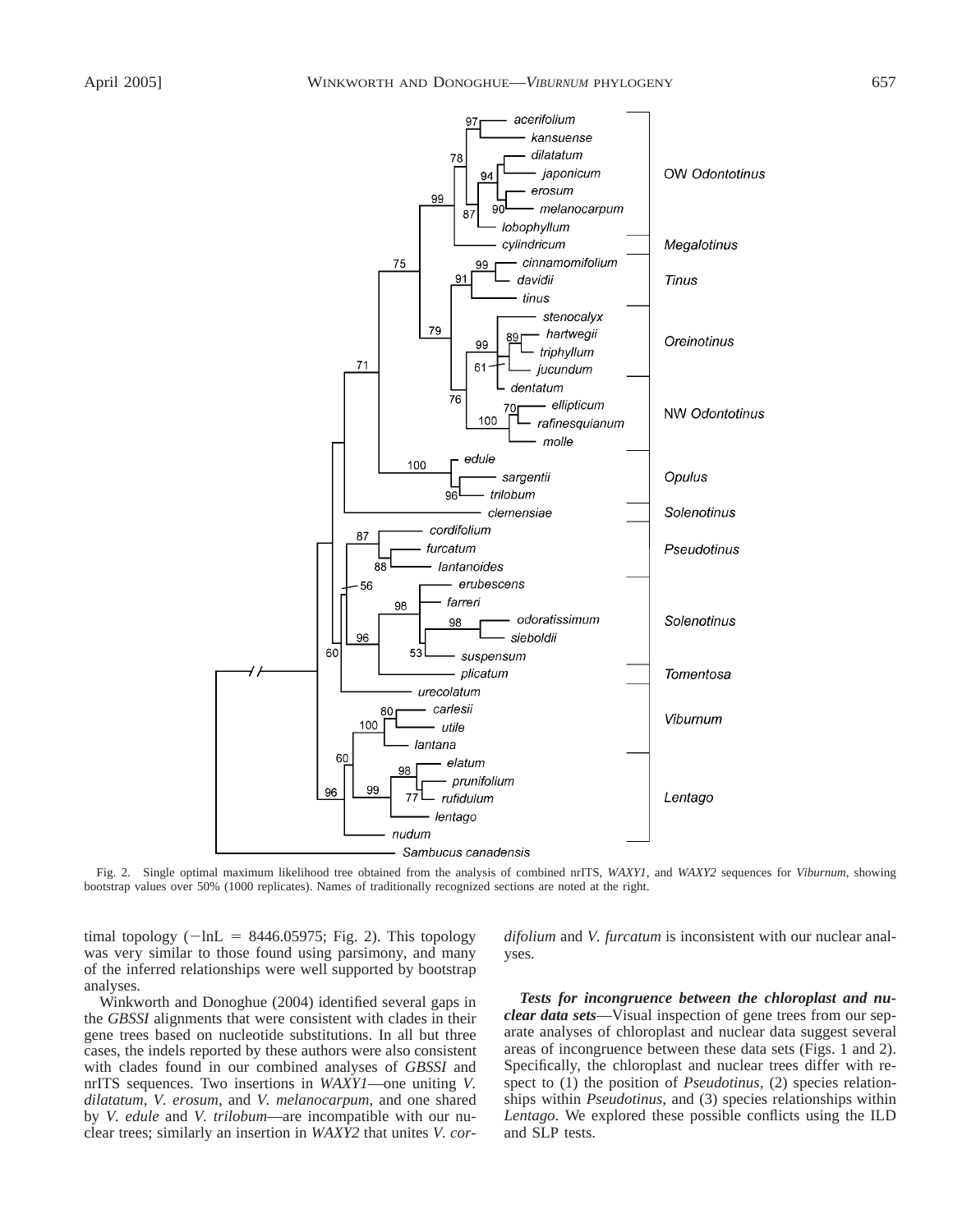| Data matrix                                                          |                 |
|----------------------------------------------------------------------|-----------------|
| Full taxa set                                                        | 0.015           |
| Single exemplars of both <i>Lentago</i> and <i>Pseudotinus</i>       | $0.078 - 0.271$ |
| Single exemplar of <i>Lentago</i> /all of <i>Pseudotinus</i>         | $0.019 - 0.044$ |
| All of <i>Lentago</i> /single exemplar of <i>Pseudotinus</i>         | $0.040 - 0.053$ |
| Single exemplar of <i>Lentago</i> and all <i>Pseudotinus</i> removed | $0.882 - 0.968$ |
| All <i>Lentago</i> removed and single exemplar <i>Pseudotinus</i>    | $0.239 - 0.335$ |
| All <i>Lentago</i> included and all <i>Pseudotinus</i> removed       | 0.556           |
| All <i>Lentago</i> removed and all <i>Pseudotinus</i> included       | 0.054           |
| Both Lentago and Pseudotinus removed                                 | 0.959           |

TABLE 2. Incongruence length difference test scores from comparisons of chloroplast and nuclear data partitions in a series of *Viburnum* data matrices.

*Note:*  $N =$  number of tests.

*ILD tests*—We tested for incongruence between the nuclear and chloroplast partitions in the full combined data set (i.e., all taxa for which all markers were represented were included) and a series of matrices that contained differing subsets of taxa. We used this approach as a heuristic to examine the effect of taxa or clades on conflict between the chloroplast and nuclear data sets. Results of these tests are summarized in Table 2.

An ILD test of the full combined data set is consistent with our observations of topological differences between chloroplast and nuclear gene trees. That is, the *P* value ( $P = 0.015$ ) for this test indicates some conflict between these two data partitions. Furthermore, our tests of reduced data matrices suggest that the three areas of topological conflict we have identified do not contribute equally to the overall level of incongruence. Specifically, differences between *P* values for data sets that exclude *Pseudotinus* and matrices that contain one or more exemplars of this section are greater than between tests that include all representatives of a section and tests that contain single exemplars. This suggests that topological conflict within *Pseudotinus* and *Lentago* contributes less to the overall level of incongruence than do differences in the overall placement of *Pseudotinus*.

*SLP tests*—The SLP test provides a useful method for evaluating incongruence between data matrices because it can be applied at various topological levels (Seelanan et al., 1997). In our tests, we directly compared alternative arrangements for the three incongruent regions noted above. Results of these tests are summarized in Table 3.

Tests on the placement of *Pseudotinus* are not conclusive. Although the chloroplast data were a significantly worse fit to

TABLE 3. Significantly less parsimonious test scores from comparisons of chloroplast and nuclear data matrices for *Viburnum*.

| Test data and tree                                  | Rival constraint | $\boldsymbol{N}$ | P      |
|-----------------------------------------------------|------------------|------------------|--------|
| Placement of section <i>Pseudotinus</i>             |                  |                  |        |
| Chloroplast                                         | Nuclear          | 5                | 0.0253 |
| Nuclear                                             | Chloroplast      |                  | 0.0455 |
| Species relationships within section Pseudotinus    |                  |                  |        |
| Chloroplast                                         | Nuclear          | 3                | 0.0833 |
| Nuclear                                             | Chloroplast      | 5                | 0.1797 |
| Species relationships within section <i>Lentago</i> |                  |                  |        |
| Chloroplast                                         | Nuclear          | 2                | 0.1573 |
| Nuclear                                             | Chloroplast      | 11               | 0.0067 |

*Note:*  $N =$  the number of characters requiring a different number of steps to be reconstructed on the test and rival tree.

the nuclear rival tree ( $P = 0.0253$ ), the reciprocal test was not statistically significant (i.e., the number of characters that required different numbers of steps on the test and rival tree was not  $>5$ ). Similarly, tests that used the chloroplast data and nuclear rival tree to evaluate within section differences were not significant because of insufficient character differences between the test and rival trees. Within *Lentago*, the chloroplast topology resulted in a significantly worse fit of the nuclear data ( $P = 0.0067$ ) than the test tree. The same test of relationships within *Pseudotinus* could not reject the null hypothesis  $(P = 0.1797)$ .

*Combined analyses of chloroplast and nuclear DNA sequences*—Our separate analyses and statistical tests suggested highly localized incongruence between the chloroplast and nuclear data. In particular, our tests suggest that differences in the placement of *Pseudotinus* make a substantial contribution to the overall level of incongruence. To further explore the effect of this difference, we conducted a pair of combined analyses, one using the full set of taxa and the other with representatives of section *Pseudotinus* removed. In both cases, missing cells accounted for approximately 4% of the total cells in the data matrix.

*Full taxon set*—Parsimony tree searches resulted in 288 trees of 1109 steps, with  $CI = 0.756$  (without autapomorphies,  $CI = 0.591$ ) and  $RI = 0.830$ . Optimal trees in this search differed with respect to (1) the relationships among the three suprasectional lineages, *Pseudotinus*, and *V. clemensiae*, and (2) species relationships within several clades (i.e., *Pseudotinus*, core *Solenotinus*, Old World *Odontotinus*, *Oreinotinus*– *dentatum*, and the *rafinesquianum* species complex). A GTR  $+$  I + G substitution model was used in the ML search and resulted in a single optimal topology  $(-\ln L) = 12163.30184;$ Fig. 3). This tree is generally consistent with those from separate analyses of nuclear and chloroplast data sets, combining well-supported clades from each. Bootstrap tests provided moderate to strong support for many relationships within *Viburnum*.

With respect to relationships that differed in separate chloroplast and nuclear analyses, the combined tree generally favored the nuclear resolution. In particular, the relationships inferred within sections *Pseudotinus* and *Lentago* are identical to those recovered in nuclear analyses. The combined tree also favored a direct relationship between *Pseudotinus* and the clade containing *Solenotinus*, *Tomentosa*, and *V. urceolatum*. In this case, however, the exact placement of *Pseudotinus* differs between the nuclear and combined analyses, although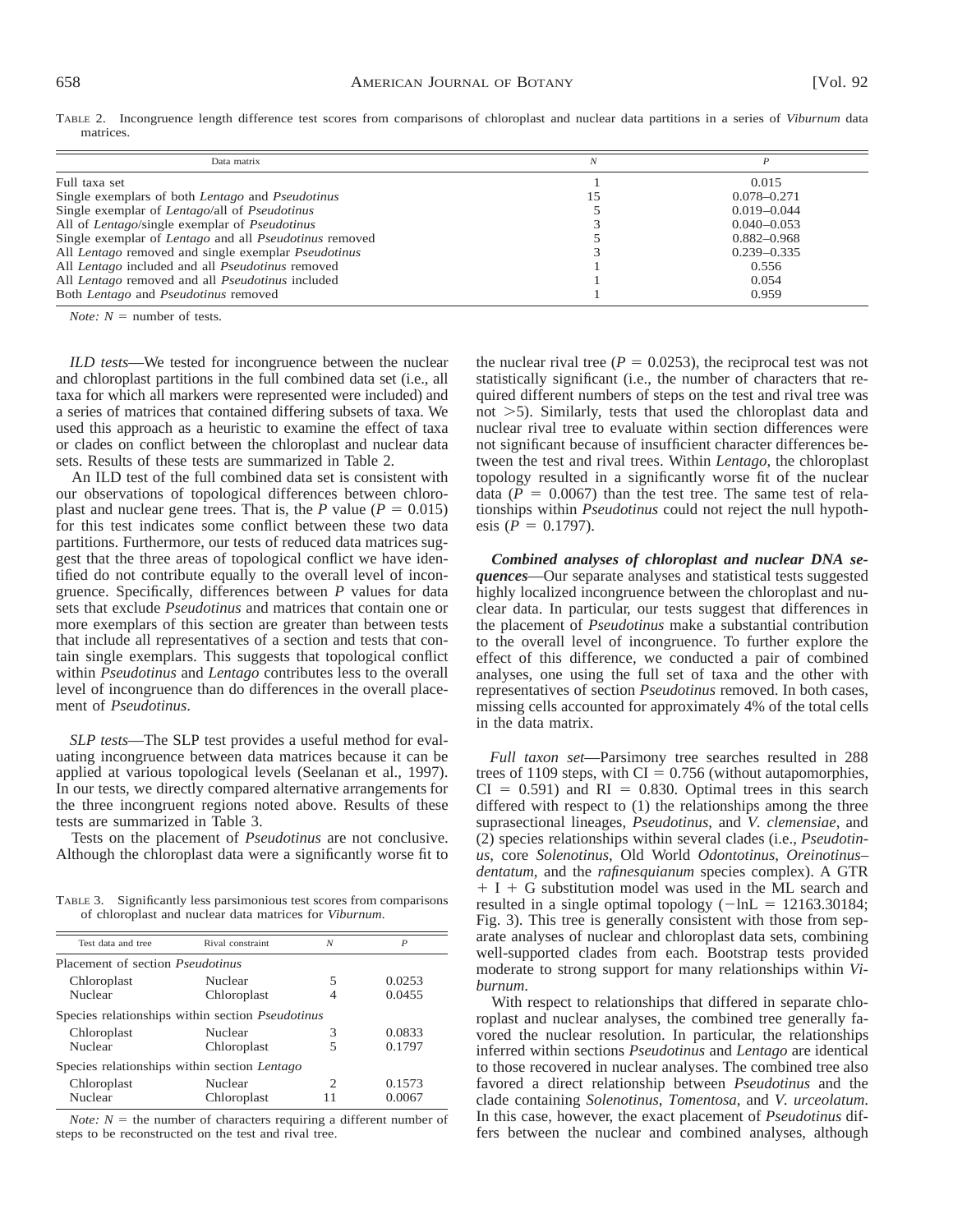

Fig. 3. Single optimal maximum likelihood tree obtained from the combined analysis of chloroplast and nuclear sequences for *Viburnum*, showing bootstrap values over 50% (1000 replicates). Names of traditionally recognized sections are noted at the right.

bootstrap support for these relationships is weak. In any case, the inclusion of *Pseudotinus* in the combined analysis had little effect on the overall structure and support for clades elsewhere in the tree.

*Minus Pseudotinus*—The MP search resulted in 144 trees of 1038 steps, with CI =  $0.761$  (without autapomorphies, CI =  $(0.591)$  and RI = 0.835. These trees differed slightly with respect to the relationships inferred within the core *Solenotinus* clade, the Old World *Odontotinus* clade, the *Oreinotinus*–*dentatum* clade, and the *rafinesquianum* species complex. ML analyses used a GTR  $+$  I  $+$  G substitution model and resulted in a single optimal topology ( $-\ln L = 11662.62886$ ). This tree was very similar to those recovered using parsimony; the relationships inferred were well resolved and supported, except in those lineages where maximum parsimony trees differed. The ML tree was also largely consistent with those recovered in separate analyses of chloroplast and nuclear data sets, as well as our full combined data set. In *Lentago*, where separate analyses suggested differing resolutions, the relationships supported by the nuclear data were recovered in the combined analysis.

*Biogeographic reconstructions*—Dispersal-vicariance analysis (Fig. 5b) suggests an initial diversification of *Viburnum* in the Old World, with a number of transitions into the New World. In four cases, the movement is unequivocally reconstructed as from the Old World to the New World. Specifically,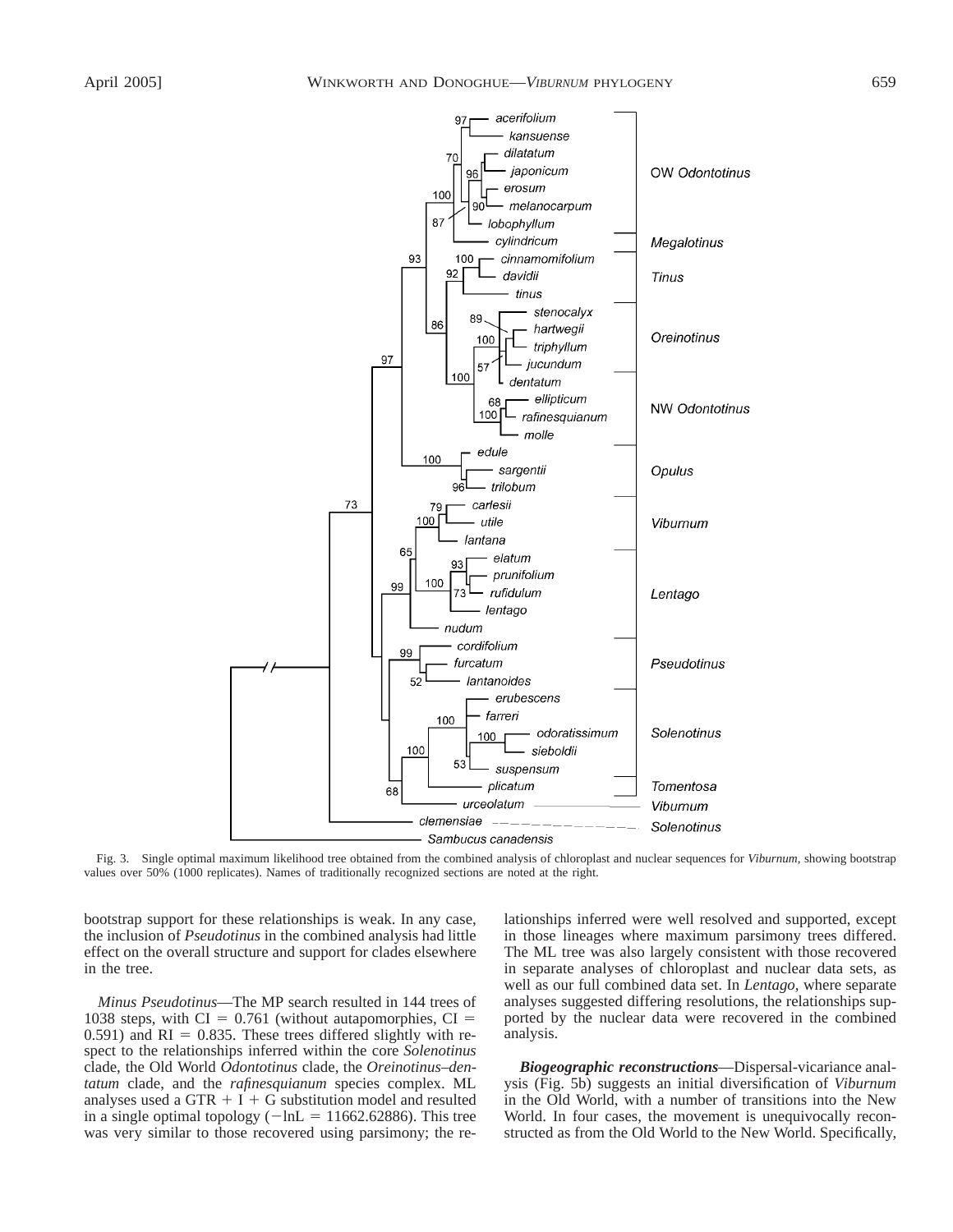*V. acerifolium*, *V. lantanoides*, *Lentago*, and the clade containing the New World *Odontotinus* and *Oreinotinus* all appear to be derived from Old World ancestors. Transitions between the Old and New Worlds are also inferred within *Opulus*, although in this case the directionality is uncertain. DIVA reconstructions suggest either (1) that the New World taxa *V. edule* and *V. trilobum* are independently derived from Old World ancestors, or (2) there was a transition to the New World at the base of the clade and the Old World species, *V. sargen-*

#### DISCUSSION

*tii*, represents a transition back to the Old World.

When multiple data sets are available, a common question is whether or not to combine the individual sources into a single analysis. The issue of data combination has received considerable attention in the literature and views on the most appropriate approach to this problem have varied from always to never combine (see de Queiroz et al., 1995; Johnson and Soltis, 1998). This lack of consensus reflects the knowledge that different data sets (i.e., different gene loci or data types) may differ in their underlying evolutionary histories and, therefore, provide alternative estimates of the organismal phylogeny. The issue is further confounded because it is clear that there are several possible causes of topological incongruence, at least some of which are artifactual. Consequently, it has become important to assess whether the differences between data sets are of potential biological significance.

In this study, we have used several data sets to investigate phylogenetic relationships within *Viburnum*. Generally, our gene trees are very similar to each other and also to those reported by Donoghue et al. (2004) and Winkworth and Donoghue (2004). However, our inclusion of additional chloroplast sequences, separate and combined analyses of the chloroplast and nuclear partitions, and statistical testing of apparent topological conflicts provide several new insights. In the following sections, we describe the key features of our trees and insights from the statistical tests. We compare our results to trees from earlier studies and discuss implications for our understanding of *Viburnum* taxonomy and biogeography.

*Gene trees*—In this section, we discuss the impact of our gene trees and statistical tests on our understanding of *Viburnum* phylogeny. Given the overall similarity of our combined chloroplast and nuclear analyses, we discuss results from analyses of the full taxa set, unless otherwise noted.

*The monophyly of traditional sections*—Our analyses provide strong support for the monophyly of sections *Opulus*, *Pseudotinus*, and *Tinus*. Bootstrap support for these clades is 87–100%, except in chloroplast analyses where *Tinus* receives less than 50% bootstrap support. We also consider our results to be consistent with the monophyly of section *Oreinotinus* (c.f. Winkworth and Donoghue, 2004), although in this case the result is not well supported.

As in previous molecular studies, four of the traditional sections were found not to be monophyletic, specifically, *Lentago*, *Odontotinus*, *Solenotinus*, and *Viburnum*. In the case of *Odontotinus*, our analyses again suggest two major lineages, a predominantly red-fruited Asian clade and a purple-fruited North American clade that also includes section *Oreinotinus*. Generally, these two lineages are well supported (78–100% bootstrap support); the exception is in the chloroplast analyses

where the Old World *Odontotinus* species form a polytomy with *V. cylindricum* (*Megalotinus*). For the three remaining nonmonophyletic sections, our gene trees also support the previous analyses, placing a single species outside of a monophyletic core group. For section *Lentago*, the core clade is strongly supported (99–100% bootstrap support), but the placement of *V. nudum* remained uncertain. In chloroplast analyses, this species formed a polytomy with the core clades of sections *Lentago* and *Viburnum*; in nuclear and combined trees, it was sister to a clade containing these two lineages (60 and 65% bootstrap support, respectively). In the case of section *Solenotinus*, five of the six representatives form a strongly supported clade (98–100% bootstrap support). In all of our analyses, *V. clemensiae* was well separated from *Solenotinus* and all other species groups; consistent with previous studies, our chloroplast and combined analyses suggest that this rare Bornean species is sister to the remainder of *Viburnum* (88 and 73% bootstrap support, respectively). For section *Viburnum*, the Taiwanese–Japanese species, *V. urceolatum*, is well separated from the core clade that is supported by bootstrap values of 83–100%. In all of our optimal ML trees, *V. urceolatum* is consistently placed sister to a clade containing the core *Solenotinus* plus *V. plicatum* of section *Tomentosa*, albeit with limited support (see next section).

Only single representatives of sections *Megalotinus* and *Tomentosa* were included in our analyses. Additional sampling will be required to assess the monophyly of these groups.

*Suprasectional lineages*—Donoghue et al. (2004) and Winkworth and Donoghue (2004) identified three major subclades within *Viburnum*. These groups were also recovered in our separate and combined analyses, generally with improved bootstrap support. Further, within these lineages, relationships among section-level clades were well resolved and supported.

The largest suprasectional clade contains the traditional sections *Megalotinus*, *Odontotinus*, *Opulus*, *Oreinotinus*, and *Tinus* (71–97% bootstrap support). This clade is further divided into four well-supported subclades (92–100% bootstrap support in the combined analysis), corresponding to (1) section *Opulus*, (2) section *Tinus*, (3) the New World *Odontotinus* and section *Oreinotinus*, and (4) an Old World *Odontotinus*–*acerifolium* lineage plus *V. cylindricum* of *Megalotinus*. Relationships among these lineages were unresolved in chloroplast analyses, but based mainly on resolution provided by *GBSSI*, our nuclear and combined analyses provide moderate to strong support for relationships among these clades. Section *Opulus* appears to be sister to the other groups (75 and 93% bootstrap support in nuclear and combined analyses, respectively). In turn, the Old World *Odontotinus*–*acerifolium*–*cylindricum* clade is sister to one containing section *Tinus* and the New World *Odontotinus*–*Oreinotinus* lineage. In the first clade, our analyses placed *V. cylindricum* at the base (78 and 70% bootstrap support, respectively), with *V. acerifolium* and *V. kansuense* united in a clade (97% bootstrap support in both analyses) that is sister to the remainder of the Old World *Odontotinus* (87% bootstrap support in both analyses). Within the second group, *Tinus* is sister to an exclusively New World lineage (76 and 100% bootstrap support, respectively). This New World group is divided into two clades, one containing *V. ellipticum*, *V. molle*, and *V. rafinesquianum* (100% bootstrap support in both analyses) and the other containing *V. dentatum* of Eastern North America plus the Latin American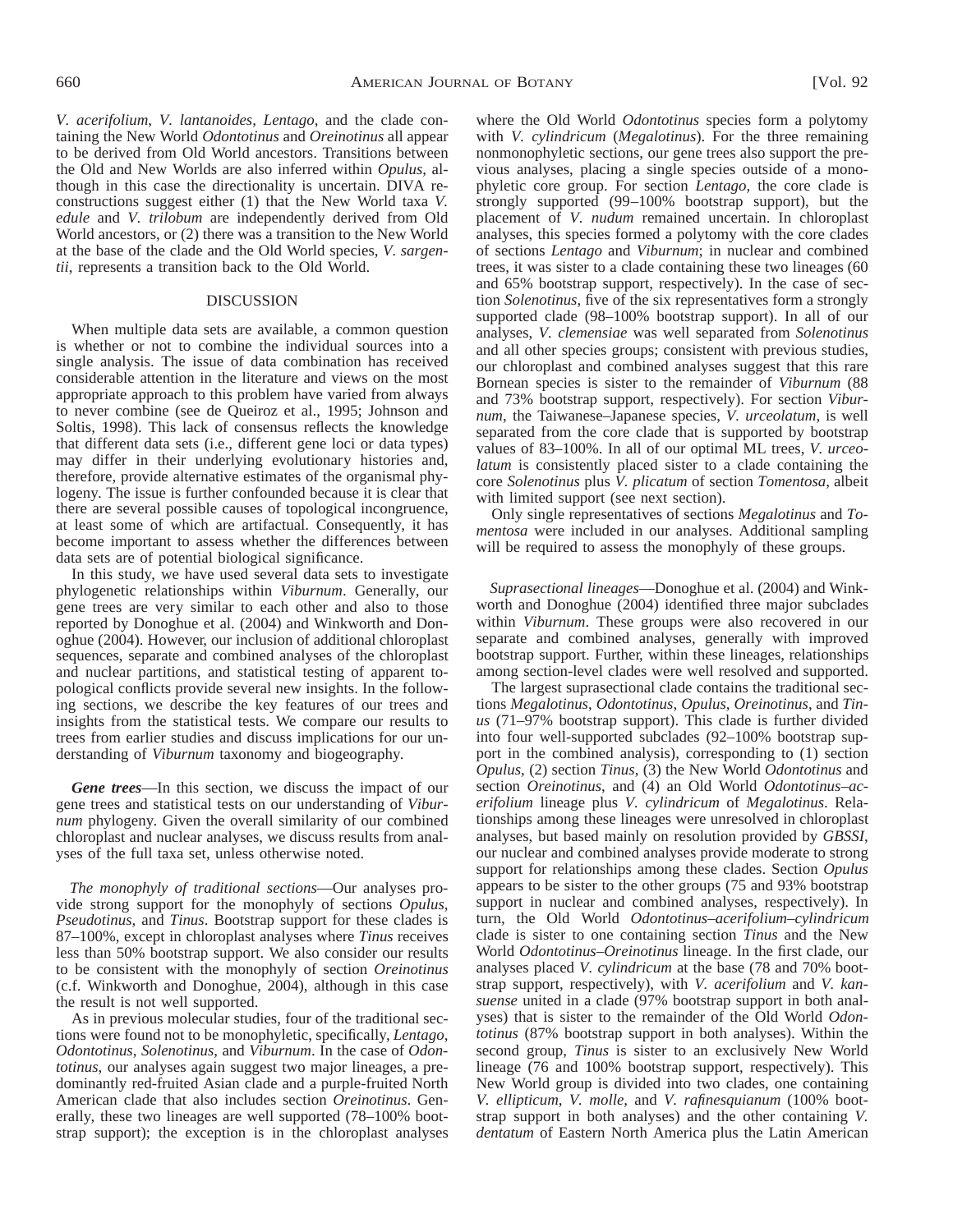section *Oreinotinus* (99 and 100% bootstrap support, respectively).

In our trees, the two remaining suprasectional lineages each contain a pair of section-level lineages. In one, the core clade of section *Viburnum* (i.e., excluding *V. urceolatum*) is directly linked to section *Lentago* (87–99% bootstrap support). This grouping includes *V. nudum*, although its exact position is uncertain. The third suprasectional lineage consists of core *Solenotinus* (i.e., with the exception of *V. clemensiae*) and *V. plicatum* of section *Tomentosa* (96–100% bootstrap support). This group also appears to include the morphologically distinctive *V. urceolatum*. As in previous molecular analyses, our gene trees consistently place this species sister to the *Solenotinus*–*Tomentosa* clade (60–68% bootstrap support). This relationship is most strongly supported in our combined analyses that excluded section *Pseudotinus*. In this case, the link between *V. urceolatum* and the *Solenotinus*–*Tomentosa* clade was supported by a bootstrap value of 81%.

Although there is now considerable support for the presence of three main groups within *Viburnum*, the placement of section *Pseudotinus* relative to the two smaller suprasectional clades remains unclear. In the two previous molecular phylogenetic studies, these relationships were unresolved, and it was assumed that resolution of relationships simply required more data. However, our separate analyses of nuclear and chloroplast data matrices suggest conflicting placements of *Pseudotinus*. Specifically, chloroplast analyses favor a link with the *Lentago*–*Viburnum* clade (81% bootstrap support), whereas the nuclear data suggest a closer relationship with the *Solenotinus*–*Tomentosa*–*urceolatum* clade (60% bootstrap support). Our statistical tests are also consistent with conflict concerning the placement of *Pseudotinus*. In particular, ILD tests indicate that differences in the placement of this lineage make a substantial contribution to the overall level of incongruence between data sets. To confidently place this lineage within the phylogeny will require more data. However, our analyses highlight the possibility that hybridization and/or lineage sorting events may have played a role in the early evolution of *Pseudotinus*.

*Relationships among suprasectional lineages and the root position*—Previous studies have not clearly resolved relationships at the base of *Viburnum*. Unfortunately, even with our larger combined data matrices support for basal relationships remains weak. Both chloroplast and combined analyses suggest that the root falls along the branch separating *V. clemensiae* from a clade containing the remainder of *Viburnum* (Figs. 1 and 3). In contrast, analyses of the nuclear data set place the root along the edge separating the *Lentago*–*Viburnum* clade from everything else. Beyond this, there is uncertainty about the relationships among the major clades. Specifically, it is unclear whether *Viburnum* is divided into two clades as in our combined analysis (Fig. 3) or whether relationships at the base of the tree are a grade relative to a large clade containing the traditional *Megalotinus*, *Odontotinus*, *Opulus*, *Oreinotinus*, and *Tinus* as in our separate analyses (e.g., Figs. 1 and 2).

The great genetic distance to extant relatives and the relatively short branches close to the base of *Viburnum* suggests that understanding basal relationships will be an ongoing challenge. To this end, it may be useful to expand sampling of the *Sambucus*–*Adoxa* clade, especially if *GBSSI* can be routinely recovered from this group. However, previous results (e.g., Bell et al., 2001; Donoghue et al., 2001) suggest this may not help because including *Adoxa* and its relatives would simply add another exceptionally long branch to the problem.

*Relationships within sections*—Relationships within the section-level clades were generally unresolved in our chloroplast analyses. In contrast, the nuclear and combined data sets provided much greater resolution and support for these relationships. In general, inferred relationships are highly similar to those reported by Winkworth and Donoghue (2004) based on *GBSSI* sequences alone. Here we focus on the two cases where the chloroplast and nuclear data sets suggest different phylogenetic histories—the core of *Lentago* and *Pseudotinus*.

Our separate analyses of nuclear and chloroplast data sets suggest relationships within core *Lentago* that are consistent with those recovered by Donoghue et al. (2004). In chloroplast analyses, *V. lentago*, *V. prunifolium*, and *V. rufidulum* of eastern North America are united to the exclusion of the Mexican species, *V. elatum* (66% bootstrap value); within the eastern North American clade, *V. lentago* is more closely related *V. prunifolium* (62% bootstrap value). In contrast, analyses of nuclear data place *V. lentago* sister (98% bootstrap support) to a clade containing *V. elatum*, *V. prunifolium*, and *V. rufidulum*, within which *V. prunifolium* and *V. rufidulum* are united with 77% bootstrap support. Although not conclusive, these results are consistent with the hypothesis that *V. prunifolium* originated following hybridization between *V. rufidulum* and *V. lentago* (Brumbaugh and Guard, 1956; Rader, 1976; Donoghue et al., 2004). When assessed with the ILD test, these differences do not, in themselves, result in a significant level of incongruence. However, a SLP test showed that the nuclear tree is a significantly better fit to these data than the rival chloroplast topology. In the reciprocal test, there were insufficient sites for a statistically significant result; most likely reflecting the lack of resolution for species level relationships in the chloroplast data set.

Previous molecular analyses left relationships within *Pseudotinus* uncertain. Only *WAXY1* sequences had provided clear resolution, uniting the Japanese *V. furcatum* and North American *V. lantanoides* (99% bootstrap support) to the exclusion of *V. cordifolium* from the Himalayas (Winkworth and Donoghue, 2004). This relationship was also recovered in analyses of our nuclear matrix (88% bootstrap support). In contrast, analyses of the chloroplast data strongly suggest a direct link between *V. cordifolium* and *V. furcatum* (95% bootstrap support). We also note that this relationship is supported by a unique insertion in *WAXY2* (Winkworth and Donoghue, 2004). Use of the ILD test to evaluate this conflict is confounded by differences in the placement of section *Pseudotinus* inferred from chloroplast and nuclear partitions. However, a SLP test using the nuclear matrix indicates that the chloroplast rival tree is not a significantly worse partitioning of these data; there were insufficient sites that differed in length between the topologies for the reciprocal test to have statistical significance.

Clearly final resolution of relationships within both *Lentago* and *Pseudotinus* requires additional sampling and markers.

*Informal clade names*—Molecular phylogenetic analyses (e.g., Donoghue et al., 2004; Winkworth and Donoghue, 2004; this study) have greatly improved our understanding of *Viburnum* phylogeny. Given the general congruence between these studies and the strong support for a number of major clades, it seems appropriate to begin to reclassify *Viburnum*. Although we recognize the importance of providing formal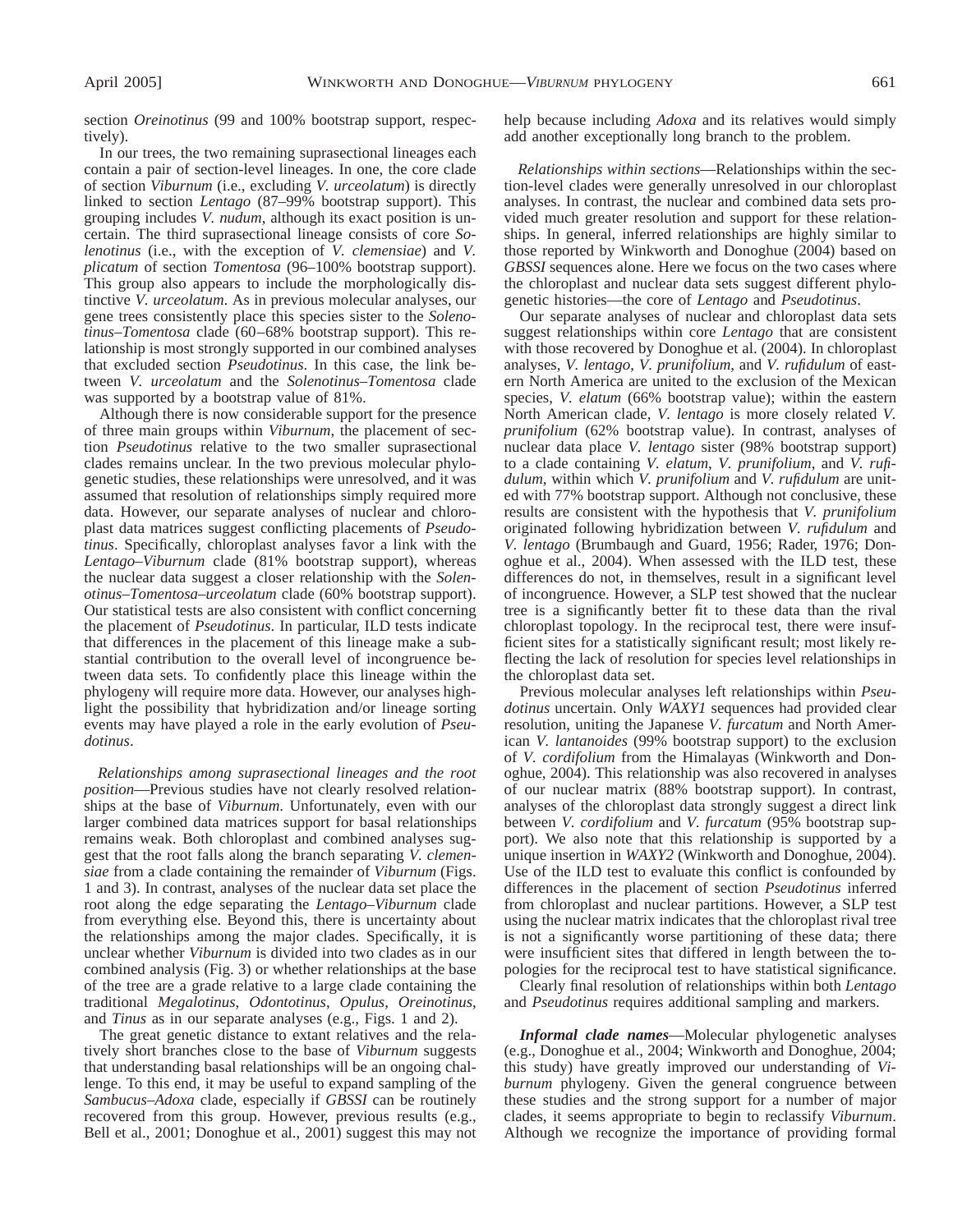

Fig. 4. Schematic tree diagram with informal phylogenetic nomenclature for some key *Viburnum* lineages. Triangles represent species groups and are approximately scaled to species number. Species groups are coded: A, *Lobata*; C, *Lantana*; D, *Oreinodontotinus*; H, *Tomentosa*; L, *Lentago*; J, *Succodontotinus*; M, *Megalotinus*; O, *Opulus*; P, *Pseudotinus*; R, *Mollodontotinus*; S, *Solenotinus*; T, *Tinus*.

phylogenetic definitions for taxonomic names, at present we merely wish to provide a system of informal names to facilitate discussion and future work. We leave the formal naming of clades until we have achieved a better understanding of species-level relationships.

Molecular and morphological studies have provided clear evidence for the monophyly of some, and the nonmonophyly of other, traditionally recognized sections. It would be useful to have names that can be consistently applied to the newly identified lineages. Specifically, we will provide names for the 12 major species groups and several of the more inclusive clades (Fig. 4). In choosing names, we have attempted to minimize potential confusion and to maintain continuity with the taxonomic literature (e.g., Hara, 1983). To this end, we have retained previous section names when these correspond to clades that contain all, or almost all, of the traditionally included species. Specifically, we have maintained *Lentago*, *Opulus*, *Pseudotinus*, *Solenotinus*, and *Tinus*. *Megalotinus* and *Tomentosa* are also retained; these groups have been represented in our studies by single exemplars, but it seems reasonable to use these names until the sampling is expanded. The exception to our strategy of retaining sectional names is the name *Viburnum* itself. Although this group, with the exception of *V. urceolatum*, does correspond to a well-supported clade, the name *Viburnum* is most often applied to the genus as a whole. To minimize confusion, we will refer to this group as the *Lantana* lineage, after the widely cultivated European species, *V. lantana*.

Each of the four remaining species groups (Fig. 4) contains taxa traditionally assigned to section *Odontotinus*, which molecular and morphological analyses have repeatedly shown to be nonmonophyletic. For the clade represented by *V. acerifolium* and *V. kansuense*, we propose the name *Lobata*, in reference to their tri-lobed leaves (also found in *Opulus*). This clade appears to correspond to taxon that Hara (1983) recognized as subsection *Lobata* within section *Odontotinus*. For

the three other clades, we have used *Odontotinus* as the basis for our new names, in each case adding a prefix that reflects some feature of the included plants. The sister group of *Lobata* contains the remaining Asian members of the traditional section *Odontotinus*. For this clade, we coin the name *Succodontotinus*, a reference to the juicy fruits produced by most of these species. The two remaining species groups contain New World taxa that were placed by Hara (1983) in *Odontotinus* subsection *Dentata*. For the clade containing *V. ellipticum*, *V. molle*, and *V. rafinesquianum*, we suggest *Mollodontotinus*, which refers to the soft pubescence on the leaves in some members of this group. The final group consists of *V. dentatum* and all representatives of the Latin American section *Oreinotinus*. To highlight the inclusion of the large Latin American clade, we refer to this lineage as *Oreinodontotinus*.

Our phylogenetic analyses have also identified several wellsupported higher-level clades. Two of these contain representatives of the traditional section *Odontotinus*. Most members of *Lobata* and *Succodontotinus* produce red fruits (*V. acerifolium* of *Lobata* and *V. melanocarpum* of *Succodontotinus* are exceptions), and we therefore suggest the name *Erythrodontotinus* for the clade that includes these two lineages. Similarly, in reference to their purple fruits, we propose *Porphyrodontotinus* for the clade comprised of *Oreinodontotinus* and *Mollodontotinus*. *Erythrodontotinus* and *Porphyrodontotinus* along with *Opulus* and *Tinus* form the largest of the suprasectional clades identified in our molecular analyses. We refer to this entire clade as *Imbricotinus* because two pairs of imbricate bud scales generally characterize these plants. This contrasts with *Valvatotinus*, the name we apply to the suprasectional clade that contains *Lentago* and *Lantana*. These plants produce a single pair of valvate bud scales in *Lentago* and naked buds with non-overlapping involute vernation in *Lantana*.

*Biogeographic implications*—The wide distribution of *Viburnum* makes it an excellent model for investigating Northern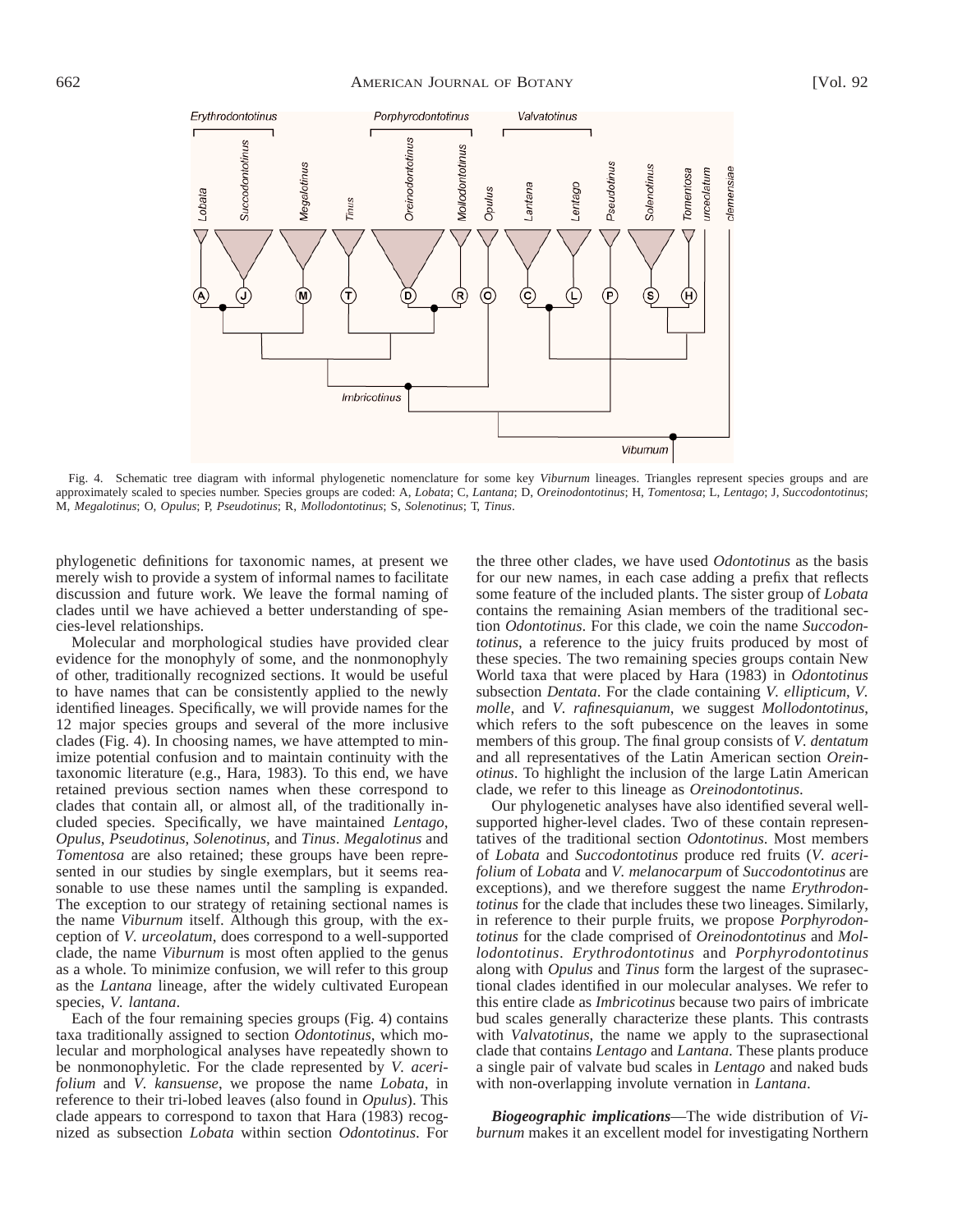

Fig. 5. Biogeographic patterns within *Viburnum*. (A) Map illustrating six broadly defined regions of *Viburnum* diversity and the distribution of our 12 species groups across these areas. For each clade, a line connects the regions in which it is present; the number of species present in each of the regions is also given. Species groups are coded: A, *Lobata*; C, *Lantana*; D, *Oreinodontotinus*; H, *Tomentosa*, L, *Lentago*; J, *Succodontotinus*; M, *Megalotinus*; O, *Opulus*; P, *Pseudotinus*; R, *Mollodontotinus*; S, *Solenotinus*; T, *Tinus*. The partially dotted line for *Pseudotinus* indicates that no species are present in Europe. The formula associated with each region indicates the number of clades. Lineages represented by *V. clemensiae* and *V. urceolatum* in our analyses fall outside the 12 major clades but are included in our estimates of regional species diversity. (B) Ancestral area reconstruction of Old World–New World disjunctions in *Viburnum* from DIVA (Ronquist, 1996). Unshaded = Old World; shaded = New World; striped = equivocal. Species groups denoted as for (A).

Hemisphere biogeography. In particular, it provides an opportunity to investigate classic patterns of disjunction between the Old and New Worlds (e.g., Wen, 1999, 2001; Xiang et al., 2000; Donoghue et al., 2001; Manos and Donoghue, 2001; Sanmartín et al., 2001; Xiang and Soltis, 2001; Donoghue and Moore, 2003; Donoghue and Smith, 2004). For the purposes of providing a biogeographic overview, we have estimated that there are 158 species of *Viburnum* worldwide. This number is based on a list of specific and infraspecific taxa kindly provided by V. Malécot (Institut National d'Horticulture, France;

personal communication), a review of the taxonomic and floristic literature, and on M. Donoghue's (unpublished data) assessment of species limits in several clades. With the exception of *V. clemensiae* and *V. urceolatum*, the remaining 156 can be assigned to one of our species groups (Fig. 5a). For most clades, we expect the estimated species numbers to be relatively stable, although considerable taxonomic uncertainty remains in *Megalotinus* and *Oreinotinus*. In general, however, future species-level taxonomic changes are unlikely to alter our general conclusions.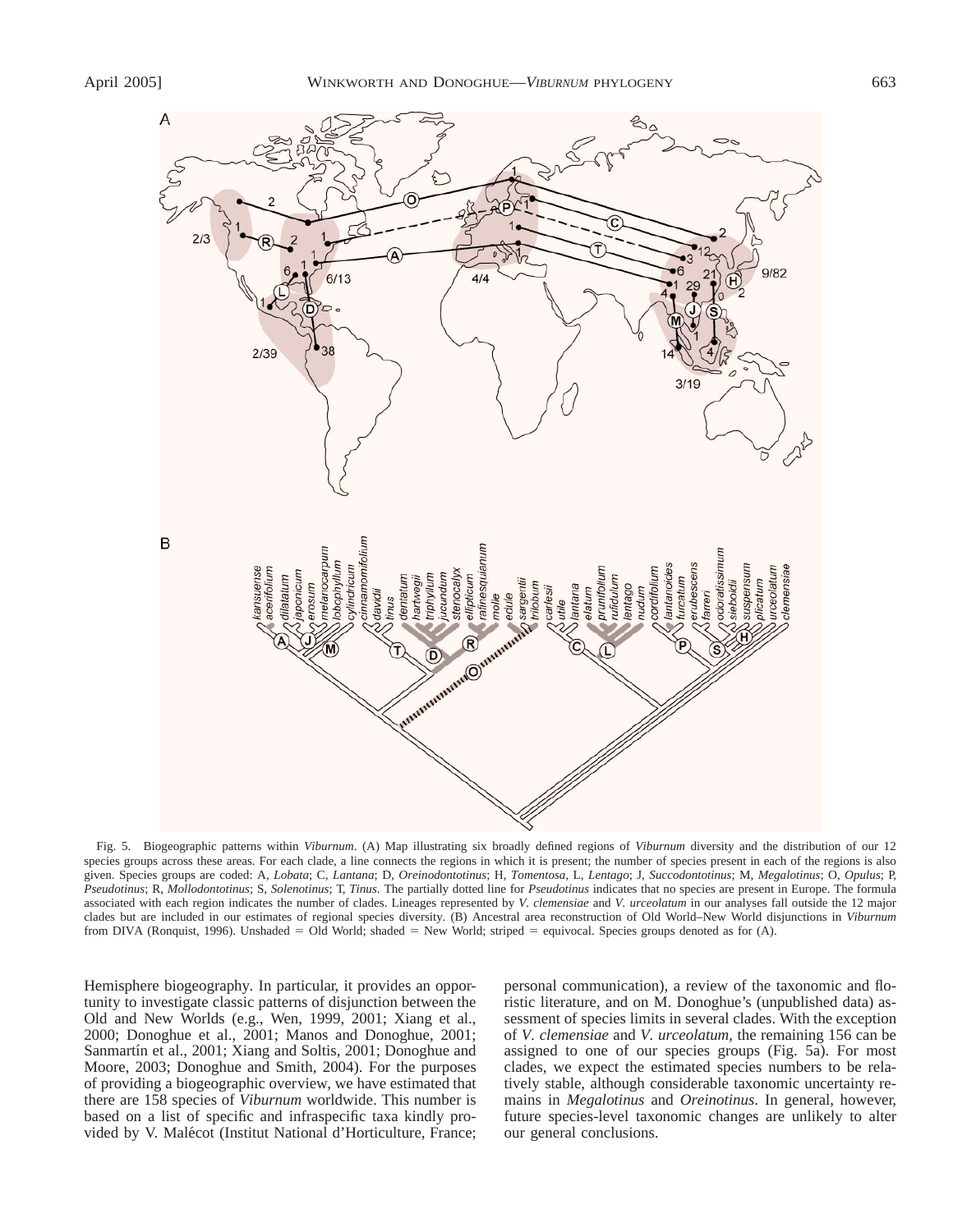For our preliminary biogeographic analysis, we recognized six broadly defined geographic regions—western North America, eastern North America, and Latin America in the New World, and temperate eastern Asia, southeastern Asia, and Europe in the Old World (Fig. 5a). Using this scheme, temperate eastern Asia, with ca. 82 species, is the most species rich, followed by Latin America (with ca. 39 spp.), southeastern Asia (ca. 19 spp.), eastern North America (ca. 13 spp.), Europe (ca. 4 spp.), and western North America (ca. 3 spp.). At the extremes of regional species richness, there is a clear relationship between the total of species and clade diversity. Specifically, temperate eastern Asia has the greatest diversity of both species and major clades (i.e., 82 species in nine clades), whereas western North America is the least diverse in both species and clades (i.e., three species in two clades). However, this relationship is not straightforward in the remaining regions. Although Latin America ranks second in total species richness, these species represent just two clades. Indeed, all but one of the 39 species in Latin America belong to *Oreinodontotinus*; the exception being the Mexican *V. elatum* of *Lentago*. In stark contrast, each of the four European species represents a different and distantly related clade: *Lantana*, *Lobata*, *Opulus*, and *Tinus*. Species from these two regions represent the extremes of dispersion across the phylogeny (Webb et al., 2002). That is, the distribution of the Latin American species is highly localized in the phylogeny (i.e., their closest relatives are found within the same region), whereas the four European species are hyper-dispersed (i.e., they are distantly related to one another, and each is more closely related to a species outside of the region). The two remaining regions fall between these two endpoints. Six clades occur in Eastern North America. Three of these are represented by a single species (*Lobata*, *Oreinodontotinus*, and *Pseudotinus*), two by a pair of species (*Mollodontotinus* and *Opulus*), and one by six species (*Lentago*). Similarly, the 19 species found in southeastern Asia belong to three clades; one represented by a single species (*Succodontotinus*), one by four species (*Solenotinus*), and the third by 14 species (*Megalotinus*).

Our phylogenetic analyses also highlight patterns of disjunction within *Viburnum*. With the exception of the *Tomentosa* clade, which contains two species confined to temperate eastern Asia, each of the other 11 species groups occupies more than one region (Fig. 5a). Most commonly, these lineages are present in neighboring regions. Three are shared between the two Asian regions (*Megalotinus*, *Solenotinus*, and *Succodontotinus*), two between eastern North America and Latin America (*Lentago* and *Oreinodontotinus*), and one between eastern and western North America (*Mollodontotinus*). The three remaining two-region clades are more widely disjunct. Most species of *Tinus* and *Lantana* occur in temperate eastern Asia, but each of these clades includes a single European species. *Pseudotinus* is disjunct between the Old and New Worlds, with three species in temperate eastern Asia and one in eastern North America. The two remaining species groups, *Lobata* and *Opulus*, are found in three and four regions, respectively. Single representatives of *Lobata* occur in temperate eastern Asia, Europe, and eastern North America (based on preliminary data, we include *V. orientale* of the Caucusus mountains in this clade; R. Winkworth and M. Donoghue, unpublished data). In the circumboreal *Opulus* clade, five species are shared between four areas; a single species in Europe, two in temperate eastern Asia, and two that occur in both eastern and western North America.

In addition to disjunctions within the 12 species groups, our phylogeny indicates two Old World-New World disjunctions between these lineages. Specifically, in *Valvatotinus* the Eurasian *Lantana* clade is sister to *Lentago* of eastern North America and Mexico. Likewise, the Eurasian *Tinus* is sister to the exclusively New World *Porphyrodontotinus* clade.

Our ancestral area reconstructions using DIVA (Fig. 5b), together with recent molecular age estimates for Dipsacales (Bell and Donoghue, 2005), provide a framework for making preliminary inferences about the historical biogeography of *Viburnum*. Despite uncertainty at the base of the tree, these analyses suggest that the *Viburnum* stem lineage most likely arose in Asia during the Late Cretaceous or Early Tertiary (ca. 60–80 mya). It also appears that the initial diversification of the crown clade occurred within Asia. Indeed, several species groups may never have extended beyond Asia (i.e., *Megalotinus*, *Solenotinus*, *Succodontotinus*, and *Tomentosa*). However, our analyses indicate transitions between the Old World and New World in several lineages. In four cases, DIVA analyses unequivocally reconstruct the movement as being from the Old World to the New World (Fig. 5b). For the *Tinus*– *Porphyrodontotinus* and the *Lantana*–*Lentago* splits, arrival in the New World appears to have occurred relatively early. Absolute dates are unclear, because we have yet to confidently date the crown clade, but relatively early splits are suggested by substantial morphological and molecular disparity within and between the subclades, as well as by interregional disjunctions within the subclades (i.e., between Asia and Europe in *Lantana* and *Tinus*, and between eastern North America and Latin America in *Lentago* and *Oreinodontotinus*). Uncertainty about the placement of *V. nudum* leaves open the possibility of an additional Old World-New World disjunction within *Valvatotinus*. In contrast to disjunctions between these major species groups, the disjunctions within *Lobata* and *Pseudotinus* appear to have arisen much more recently. This is suggested by limited morphological and molecular differentiation between the Old and New World species, but it is also consistent with the low species diversity in each of these clades. Specifically, in *Pseudotinus* the eastern North American species, *V. lantanoides*, is morphologically very similar to the three Asian species, in particular to *V. furcatum* of Japan and northeastern China. Similarly, the three species of *Lobata* are similar in appearance, especially the eastern North American *V. acerifolium* and the European *V. orientale*.

Our analyses imply at least one additional Old World–New World disjunction within the circumboreal *Opulus* clade. However, both the exact number and the directionality of events in this clade remain uncertain because *V. opulus* and *V. koreanum* are missing from our analyses. Gene trees are consistent with either two independent shifts from the Old World to the New World or, alternatively, an early transition to the New World followed by re-entry into the Old World. Despite this uncertainty, the morphological similarity and high latitude distribution of the five recognized species suggests that the circumboreal distribution of the *Opulus* lineage arose quite recently.

Phylogenetic analyses of *Viburnum* are consistent with similar studies on a broad range of plant taxa and with our current understanding of the historical biogeography of northern temperate forests. This study highlights the finding that patterns of disjunction are reiterated over time (Donoghue and Moore, 2003). Consistent with other molecular studies (e.g., Donoghue et al., 2001), multiple, temporally incongruent disjunctions appear to have arisen within *Viburnum* during the Ter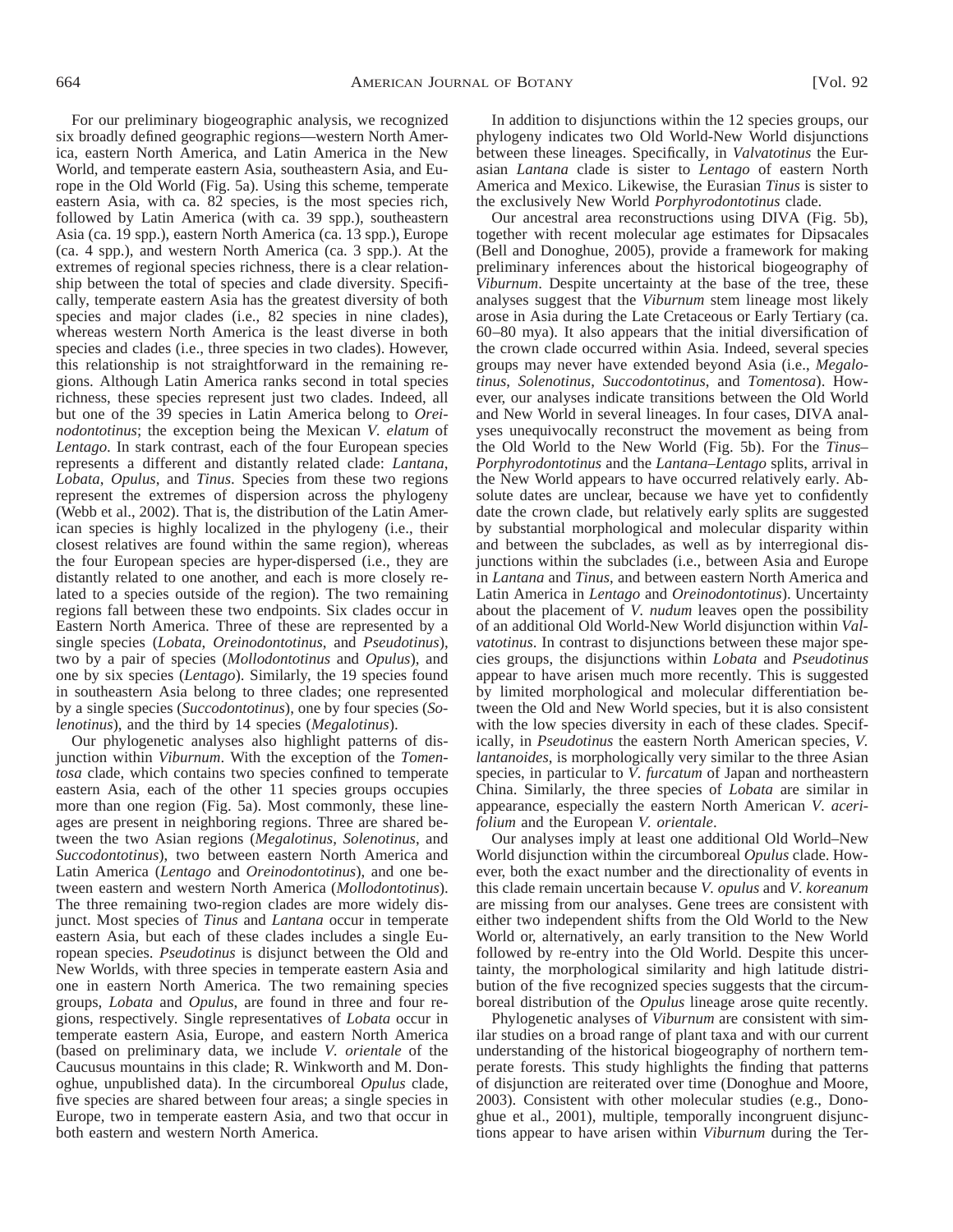tiary; often these involved movements from the Old World to the New World, presumably via Beringia (Donoghue and Moore, 2003; Donoghue and Smith, 2004). That these events appear to have occurred at different times suggests that the contemporary community has been assembled over an extended period and that as a result, interactions between lineages will have existed for differing amounts of time. In the case of *Viburnum*, for example, it would appear that *Lentago* and *Porphyrodontotinus* were present in the New World before the entry of the *Lobata*, *Opulus*, or *Pseudotinus* lineages. A more detailed account of this dynamic history must await more precise estimates for the absolute timing of events and more detailed phylogenetic work within the major clades.

*Future directions*—Molecular systematic studies have provided a clear and consistent picture of *Viburnum* phylogeny, 12 well-supported species groups have been identified and relationships among most of these lineages have been resolved with confidence. However, despite this progress, relationships at the base of the phylogeny remain uncertain. Specifically, there is little support for relationships among the three major lineages, *Pseudotinus*, *V. urceolatum*, and *V. clemensiae*, or for the exact position of the root. The large genetic distance separating *Viburnum* from its closest living relatives and the structure of the phylogeny itself (i.e., short branches close to the base of the tree) suggest that the resolution of this problem will require much more data. Although such uncertainty limits our understanding of some broad scale evolutionary patterns within *Viburnum*, the current results provide an excellent framework for further research on character evolution, rates of diversification, and historical biogeography.

Future studies will need to expand taxon sampling, especially for clades represented by one or a few species in the current analyses. The sample used in our recent analyses has yielded some quite unexpected results. Most importantly, the inclusion of *V. clemensiae* from Borneo revealed the nonmonophyly of section *Solenotinus* and suggested a novel position for the root of *Viburnum*. We expect, however, that adding more species will not greatly change the overall picture. In most cases, we anticipate that additional species will fall within the clades that we have identified, although species assigned to the morphologically diverse *Megalotinus* could provide some important surprises. Another important goal in the future will be to obtain more precise estimates of divergence times within *Viburnum* through the careful study and the inclusion fossils.

#### LITERATURE CITED

- BALDWIN, B. G., M. J. SANDERSON, J. M. PORTER, M. F. WOJCIECHOWSKI, C. S. CAMPBELL, AND M. J. DONOGHUE. 1995. The ITS region of nuclear ribosomal DNA: a valuable source of evidence on angiosperm phylogeny. *Annals of the Missouri Botanical Garden* 82: 247–277.
- BRUMBAUGH, J. H., AND A. T. GUARD. 1956. A study of evidences for introgression among *Viburnum lentago*, *V. prunifolium*, and *V. rufidulum* based on leaf characteristics. *Proceedings of the Indiana Academy of Sciences* 66: 300.
- BELL, C. D. 2001. PORN\*: a hierarchical likelihood ratio calculator for LI-NUX. [Computer program] Distributed by the author, available at website, http://www.phylodiversity.net/pornstar.
- BELL, C. D., AND M. J. DONOGHUE. 2005. Dating the diversification of Dipsacales: comparing models, genes, and evolutionary implications. *American Journal of Botany* 92: 284–314.
- BELL, C. D., E. J. EDWARDS, S.-T. KIM, AND M. J. DONOGHUE. 2001. Dipsacales phylogeny based on chloroplast DNA sequences. *Harvard Papers in Botany* 6: 481–499.
- DE QUEIROZ, A., M. J. DONOGHUE, AND J. KIM. 1995. Separate versus combined analysis of phylogenetic evidence. *Annual Review of Ecology and Systematics* 26: 657–681.
- DONOGHUE, M. J. 1982. Systematic studies in the genus *Viburnum*. Ph.D. dissertation, Harvard University, Cambridge, Massachusetts, USA.
- DONOGHUE, M. J. 1983a. A preliminary analysis of phylogenetic relationships in *Viburnum* (Caprifoliaceae s.l.). *Systematic Botany* 8: 45–58.
- DONOGHUE, M. J. 1983b. The phylogenetic relationships of *Viburnum*. *In* N. Platnick and V. Funk, [eds.], Advances in cladistics, vol. 2, 143–166. Columbia University Press, New York, New York, USA.
- DONOGHUE, M. J., AND B. G. BALDWIN. 1993. Phylogenetic analysis of *Viburnum* based on ribosomal DNA sequences from the internal transcribed spacer regions. *American Journal of Botany* 80 (Supplement): 146 (Abstract).
- DONOGHUE, M. J., B. G. BALDWIN, J. LI, AND R. C. WINKWORTH. 2004. *Viburnum* phylogeny based on chloroplast *trnK* intron and nuclear ribosomal ITS DNA sequences. *Systematic Botany* 29: 188–198.
- DONOGHUE, M. J., C. D. BELL, AND J. LI. 2001. Phylogenetic patterns in northern hemisphere plant geography. *International Journal of Plant Sciences* 162 (Supplement): S41–S52.
- DONOGHUE, M. J., C. D. BELL, AND R. C. WINKWORTH. 2003. The evolution of reproductive characters in Dipsacales. *International Journal of Plant Sciences* 164 (Supplement): S453–S464.
- DONOGHUE, M. J., T. ERIKSSON, P. A. REEVES, AND R. G. OLMSTEAD. 2001. Phylogeny and phylogenetic taxonomy of Dipsacales, with special reference to *Sinadoxa* and *Tetradoxa* (Adoxaceae). *Harvard Papers in Botany* 6: 459–479.
- DONOGHUE, M. J., AND B. R. MOORE. 2003. Toward an integrative historical biogeography. *Integrative and Comparative Biology* 43: 261–270.
- DONOGHUE, M. J., AND S. A. SMITH. 2004. Patterns in the assembly of temperate forests around the Northern Hemisphere. *Philosophical Transactions: Biological Sciences* 359: 1633–1644.
- DONOGHUE, M. J., AND K. SYTSMA. 1993. Phylogenetic analysis of *Viburnum* based on chloroplast DNA restriction-site data. *American Journal of Botany* 80 (Supplement): 146 (Abstract).
- HARA, H. 1983. A revision of the Caprifoliaceae of Japan with reference to allied plants in other districts and the Adoxaceae. Academia Scientific Books Inc., Tokyo, Japan.
- HSU, P.-S. 1975. Notes on genus *Viburnum* of China. *Acta Phytotaxonomica Sinica* 13: 111–128.
- HSU, P.-S., J.-Q. HU, H.-J. WANG. 1988. Caprifoliaceae. *In* P.-S. Hsu [ed.], Flora reipublicae popularis sinicae, vol. 72. Science Press, Beijing, China.
- JOHNSON, L. A., AND D. E. SOLTIS. 1998. Assessing congruence: empirical examples from molecular data. *In* D. E. Soltis, P. S. Soltis, and J. J. Doyle [eds.], Molecular systematics of plants II, DNA sequencing, 296– 343. Kluwer Academic Press, Dordrecht, Netherlands.
- JONES, T. H. 1983. A revision of the genus *Viburnum* section *Lentago* (Caprifoliaceae). Ph.D. dissertation, North Carolina State University, Raleigh, North Carolina, USA.
- KERN, J. H. 1951. The genus *Viburnum* (Caprifoliaceae) in Malaysia. *Reinwardtia* 1: 107–170.
- KERN, J. H., AND C. G. G. J. VAN STEENIS. 1951. *In* C. S. Sargent [ed.], Trees and shrubs, vol. II, part II, 105–116. Houghton Mifflin, Boston, Massachusetts, USA.
- KILLIP, E. P., AND A. C. SMITH. 1929. The genus *Viburnum* in northwestern South America. *Bulletin of the Torrey Botanical Club* 56: 265–274.
- KILLIP, E. P., AND A. C. SMITH. 1931. The South American species of *Viburnum*. *Bulletin of the Torrey Botanical Club* 57: 245–258.
- LINNAEUS, C. 1753. Species plantarum. Laurentius Salvius, Stockholm, Sweden.
- MANOS, P. S., AND M. J. DONOGHUE. 2001. Progress in northern hemisphere phytogeography: an introduction. *International Journal of Plant Sciences* 162 (Supplement): S1–S2.
- MASON-GAMER, R. J., AND E. A. KELLOGG. 1996. Testing for phylogenetic conflict among molecular data sets in the tribe Triticeae (Gramineae). *Systematic Biology* 45: 524–545.
- MCATEE, W. L. 1956. A review of nearctic *Viburnum*. Privately printed, Chapel Hill, North Carolina, USA.
- MORTON, C. V. 1933. The Mexican and Central American species of *Viburnum*. *Contributions of the U.S. National Herbarium* 26: 339–366.
- OERSTED, A. S. 1861. Til belysning af slaegten *Viburnum*. *Videnskabelige*